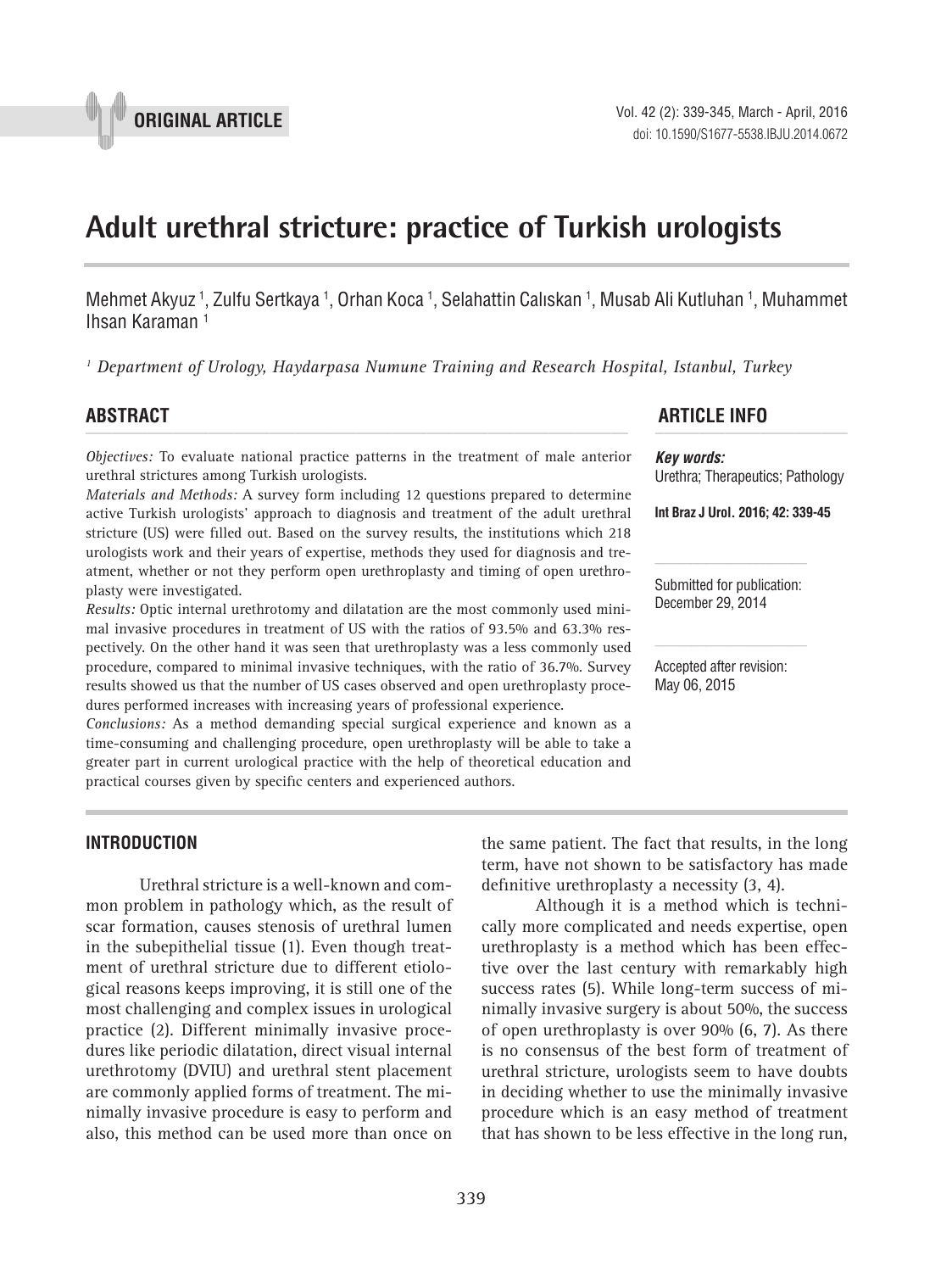or open urethroplasty which is a more complex and time consuming procedure, but has excellent long term results.

As a consequence, various studies show that different approaches can be seen on a national and international level in diagnosis, treatment and patient follow-up in cases of urethral stricture (8-10). In this study our aim is to define which techniques are used by Turkish urologists in the process of diagnosis and treatment of urethral stricture, how often open urethroplasty and minimally invasive methods are used and the relationship of choice of treatment with the institutions the urologists work for.

## **MATERIALS AND METHODS**

On the 22nd National Congress of Urology in Turkey in 2012, a survey called "Approach to urethral stricture survey form" consisting of 12 questions (Table-1), prepared to define approaches of Turkish urologists to diagnosis and treatment of urethral stricture, was given to participants to be filled out. 274 participants who filled the form were included in the study. 56 participants were excluded as some of them were still residents and some experts were also excluded due to the fact that their survey forms were not filled out completely.

The 218 urologists who were a part of this study represent 15% of all urologists in Turkey. The results of this survey have revealed relevant information about the 218 urologists who have taken part in this study. The results show which institutions the urologists work for and also give information about their years of expertise. Furthermore, data could be found on the methods used by the participants for diagnosing and forms of treatment used. Also, the results present us with information on whether the participants performed open urethroplasty or not, in which circumstances they tend to use open urethroplasty and the reasons for ruling it out. Nevertheless, urethroplasty rates were checked upon and research was done to get information about the impact that institutions have on the decisions which the urologists have to make when it comes to the method of treatment when they choose to perform surgery.

For statistical analysis, the computer programme SPSS® for Windows was used. The Student T test and Mann Whitney U test were used for data analysis. A P value<0.05 was considered statistically significant.

# **RESULTS**

The results of the study are summarized in Table-2. According to the survey results, the most commonly used methods in the diagnosis of urethral stricture in Turkey were urethrocystoscopy (85.3%), uroflowmetry (69.7%) and retrograde urethrography (55.0%). Ultrasound and urethral calibration were rarely used methods for the diagnosis of urethral stricture (0.9%).

Optic internal urethrotomy and dilatation are the most commonly used minimally invasive procedures in treatment of urethral stricture with the ratios of 93.5% and 63.3% respectively. On the other hand, urethroplasty with the ratio of 36.7% is a less common procedure, compared to other minimally invasive techniques. According to the results of the survey, 63.3% of the urologists stated that they did not perform open urethroplasty while 8.2% of the participants used urethral stents and 3.7% performed perineal urethrostomy. The survey results showed that as the physician's years of experience increase, so does the number of open urethroplasty procedures that they perform in cases of urethral stricture.

When the institution that employs the urologist who performs open urethroplasty procedures is taken into consideration, it can be said that no statistically significant differences were seen between training-research hospitals and university hospitals. On the other hand, statistically significant differences were seen when training-research hospitals and university hospitals were compared with other hospitals. Results of the evaluation of minimally invasive methods used in hospitals show that training-research hospitals and university hospitals had similar results in contrast to other hospitals where the methods were applied at a significantly higher rate. When techniques of open urethroplasty are compared, it can be said that the difference between research-training hospitals and university hospitals were statistically significant (Table-3).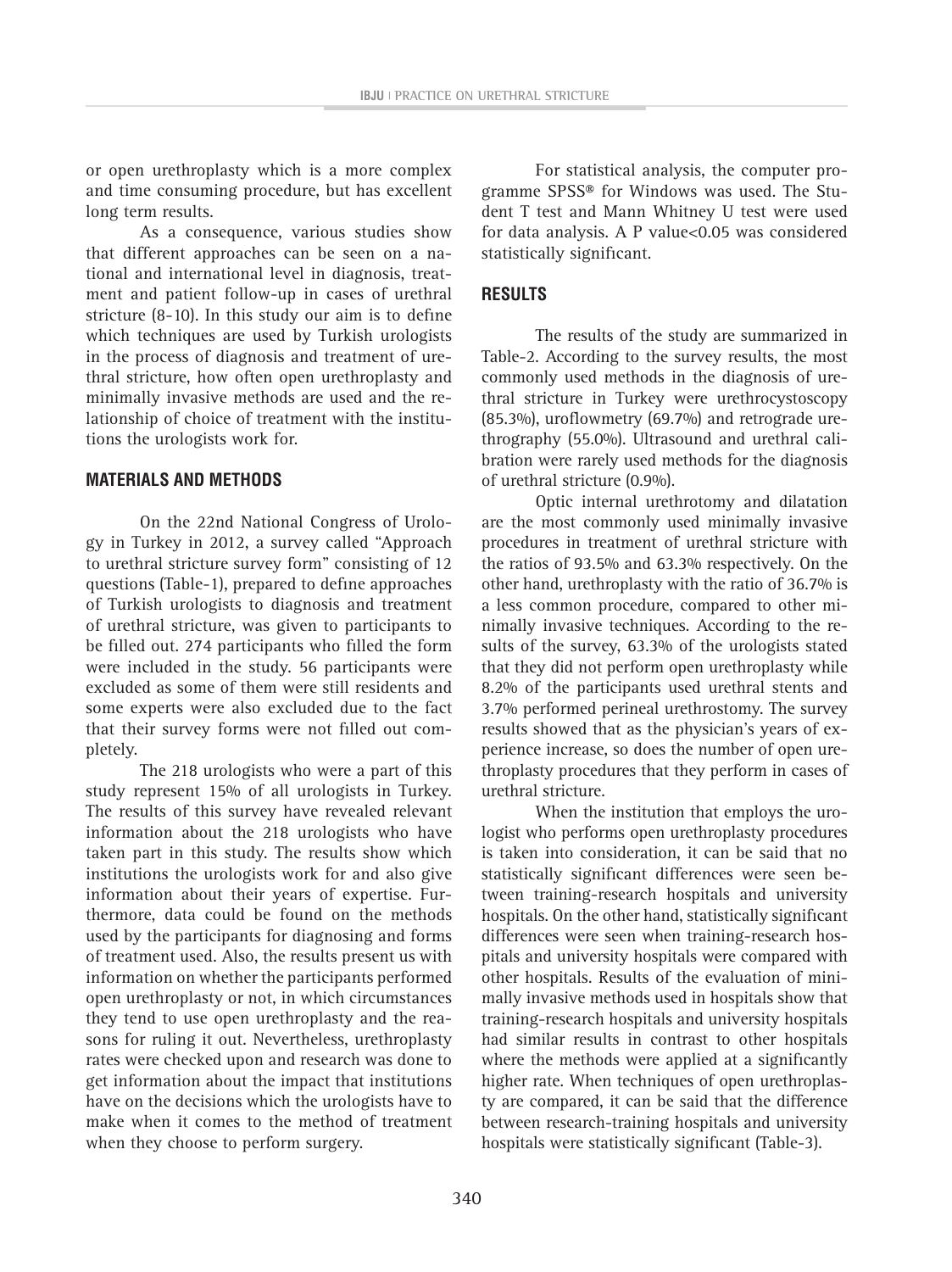# **Table 1 - Survey Form.**

|                          | <b>Survey Form For Approaching Urethral Structure</b>                                                               |
|--------------------------|---------------------------------------------------------------------------------------------------------------------|
|                          | 1) Mark the institution you work for.                                                                               |
|                          | a) University Hospital b) Training and Research Hosp. c) Other                                                      |
|                          | 2) How many years have you worked in your field of experience?                                                      |
|                          | <b>a)</b> $1-3y$ <b>b)</b> $4-6y$ <b>c)</b> $7-9y$ <b>d)</b> $>10y$                                                 |
|                          | 3) How many patients with urethral stricture problems did you treat in 1 year?                                      |
|                          | <b>a)</b> 1-5 <b>b)</b> 6-10 <b>c)</b> 11-20 <b>d)</b> >20                                                          |
|                          | 4) How do you diagnose urethral stricture? (more than one answer is possible)                                       |
|                          | a) Retrograd – anterograd urethrography b) Urethrocystoscopy c) Uroflowmetry d) USG e) Other                        |
|                          | 5) Which technique do you use for the treatment? (more than one answer is possible)                                 |
|                          | a) Dilatation b) Optical internal urethrotomy c) Open urethroplasty d) Urethral stent                               |
| e) Perineal urethrostomy |                                                                                                                     |
|                          | 6) How do you specify the indication of open urethroplasty?                                                         |
|                          | a) Age of the patient b) Length and localization of the structure                                                   |
|                          | c) Number of the previous urethral structure operations $\mathbf d$ ) Failure of other techniques $\mathbf e$ ) All |
|                          | 7) When do you perform / direct the patient to open urethroplasty?                                                  |
|                          | a) First diagnosis of the structure b) First failure of internal urethrotomy                                        |
|                          | c) Second failure of internal urethrotomy d) Third failure of internal urethrotomy e) Never                         |
|                          | 8) Do you perform open urethroplasty?                                                                               |
| a) No b) Yes             |                                                                                                                     |
|                          | 9) Which technique do you use in open urethroplasty? (more than one answer is possible)                             |
|                          | a) End to end anastomosis b) Dermal graft c) Buccal mucosal graft                                                   |
|                          | 10) When did you perform your last open urethroplasty?                                                              |
|                          | a) Last month b) In this year c) A few years ago d) Don't remember e) I refer these patients                        |
|                          | 11) Do you think open urethroplasty is ignored in Turkey?                                                           |
| a) Yes b) No c) No idea  |                                                                                                                     |
|                          | 12) If your answer is yes to Q11, the reason for this can be:                                                       |
|                          | a) Open urethroplasty is a hard procedure.                                                                          |
|                          | b) The specialists lack experience.                                                                                 |
|                          | c) Endoscopic surgery is more applicable and has better outcomes.                                                   |
|                          | d) The open urethroplasty treatment rate is low.                                                                    |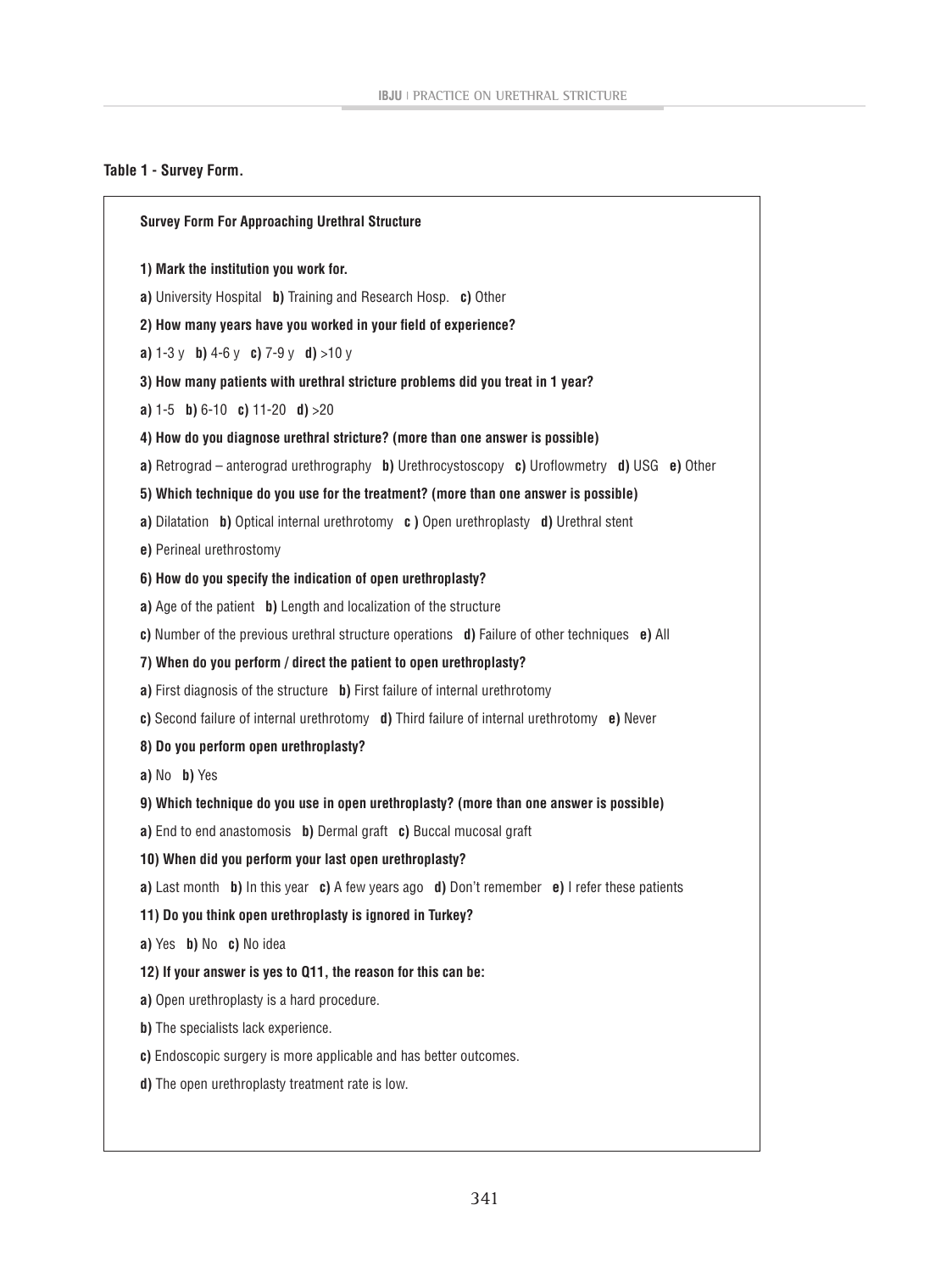### **Table 2 - Survey Results.**

| <b>Institute</b><br>Training-research hospital<br>58 (26.6)<br>University hospital<br>60 (27.5)<br>Other (Private – State hospital)<br>100 (47.9)<br><b>Professional Experience</b><br>$1-3y$<br>34 (15.6)<br>$4-6v$<br>20(9.2)<br>$7-9y$<br>50 (22.9)<br>10 y and above<br>114 (52.3)<br>Urethral structure treatment per year<br>1-5 cases<br>12(5.5)<br>6-10 cases<br>26 (12.9)<br>11-19 cases<br>70 (32.1)<br>20 and above cases<br>110 (50.5)<br><b>Methods for Diagnosis</b><br>Retrograde urethrography<br>120 (55.0)<br>Urethrocystoscopy<br>186 (85.3)<br>Uroflowmetry<br>152 (69.7)<br>USG and other<br>2(0.9)<br><b>Methods for Treatment</b><br>Urethral dilatation<br>138 (63.3)<br>Internal urethrotomy<br>204 (93.5)<br>Urethroplasty<br>80 (36.7)<br><b>End-to end anostomosis</b><br>80 (36.7)<br><b>Buccal graft</b><br>48 (22)<br>Dermal graft<br>22(10)<br>Urethral stent<br>18(8.2)<br>Perineostomy<br>8(3.7)<br>Perform open urethroplasty?<br>Yes<br>80 (36.7)<br>No<br>138 (63.3)<br>Time of referral to open urethroplasty<br>First diagnosis<br>2(0.9)<br>After 1 <sup>st</sup> failure<br>12(5.6)<br>After 2 <sup>nd</sup> failure<br>72 (33.0)<br>After 3 <sup>rd</sup> failure<br>122 (55.9)<br>10(4.6)<br>Never<br>Is open urethroplasty ignored?<br>Yes<br>168 (77.0)<br>No<br>26 (11.9)<br>No idea<br>24 (11.1)<br>Reasons for ignoring open urethroplasty<br>Difficulty<br>94 (43.1)<br>Lack of experience<br>144 (66.0)<br>Endoscopic procedures are easier<br>100 (45.8)<br>and more successful | Variables                   | No (%)   |  |  |  |  |  |
|------------------------------------------------------------------------------------------------------------------------------------------------------------------------------------------------------------------------------------------------------------------------------------------------------------------------------------------------------------------------------------------------------------------------------------------------------------------------------------------------------------------------------------------------------------------------------------------------------------------------------------------------------------------------------------------------------------------------------------------------------------------------------------------------------------------------------------------------------------------------------------------------------------------------------------------------------------------------------------------------------------------------------------------------------------------------------------------------------------------------------------------------------------------------------------------------------------------------------------------------------------------------------------------------------------------------------------------------------------------------------------------------------------------------------------------------------------------------------------------------------------------------------------|-----------------------------|----------|--|--|--|--|--|
|                                                                                                                                                                                                                                                                                                                                                                                                                                                                                                                                                                                                                                                                                                                                                                                                                                                                                                                                                                                                                                                                                                                                                                                                                                                                                                                                                                                                                                                                                                                                    |                             |          |  |  |  |  |  |
|                                                                                                                                                                                                                                                                                                                                                                                                                                                                                                                                                                                                                                                                                                                                                                                                                                                                                                                                                                                                                                                                                                                                                                                                                                                                                                                                                                                                                                                                                                                                    |                             |          |  |  |  |  |  |
|                                                                                                                                                                                                                                                                                                                                                                                                                                                                                                                                                                                                                                                                                                                                                                                                                                                                                                                                                                                                                                                                                                                                                                                                                                                                                                                                                                                                                                                                                                                                    |                             |          |  |  |  |  |  |
|                                                                                                                                                                                                                                                                                                                                                                                                                                                                                                                                                                                                                                                                                                                                                                                                                                                                                                                                                                                                                                                                                                                                                                                                                                                                                                                                                                                                                                                                                                                                    |                             |          |  |  |  |  |  |
|                                                                                                                                                                                                                                                                                                                                                                                                                                                                                                                                                                                                                                                                                                                                                                                                                                                                                                                                                                                                                                                                                                                                                                                                                                                                                                                                                                                                                                                                                                                                    |                             |          |  |  |  |  |  |
|                                                                                                                                                                                                                                                                                                                                                                                                                                                                                                                                                                                                                                                                                                                                                                                                                                                                                                                                                                                                                                                                                                                                                                                                                                                                                                                                                                                                                                                                                                                                    |                             |          |  |  |  |  |  |
|                                                                                                                                                                                                                                                                                                                                                                                                                                                                                                                                                                                                                                                                                                                                                                                                                                                                                                                                                                                                                                                                                                                                                                                                                                                                                                                                                                                                                                                                                                                                    |                             |          |  |  |  |  |  |
|                                                                                                                                                                                                                                                                                                                                                                                                                                                                                                                                                                                                                                                                                                                                                                                                                                                                                                                                                                                                                                                                                                                                                                                                                                                                                                                                                                                                                                                                                                                                    |                             |          |  |  |  |  |  |
|                                                                                                                                                                                                                                                                                                                                                                                                                                                                                                                                                                                                                                                                                                                                                                                                                                                                                                                                                                                                                                                                                                                                                                                                                                                                                                                                                                                                                                                                                                                                    |                             |          |  |  |  |  |  |
|                                                                                                                                                                                                                                                                                                                                                                                                                                                                                                                                                                                                                                                                                                                                                                                                                                                                                                                                                                                                                                                                                                                                                                                                                                                                                                                                                                                                                                                                                                                                    |                             |          |  |  |  |  |  |
|                                                                                                                                                                                                                                                                                                                                                                                                                                                                                                                                                                                                                                                                                                                                                                                                                                                                                                                                                                                                                                                                                                                                                                                                                                                                                                                                                                                                                                                                                                                                    |                             |          |  |  |  |  |  |
|                                                                                                                                                                                                                                                                                                                                                                                                                                                                                                                                                                                                                                                                                                                                                                                                                                                                                                                                                                                                                                                                                                                                                                                                                                                                                                                                                                                                                                                                                                                                    |                             |          |  |  |  |  |  |
|                                                                                                                                                                                                                                                                                                                                                                                                                                                                                                                                                                                                                                                                                                                                                                                                                                                                                                                                                                                                                                                                                                                                                                                                                                                                                                                                                                                                                                                                                                                                    |                             |          |  |  |  |  |  |
|                                                                                                                                                                                                                                                                                                                                                                                                                                                                                                                                                                                                                                                                                                                                                                                                                                                                                                                                                                                                                                                                                                                                                                                                                                                                                                                                                                                                                                                                                                                                    |                             |          |  |  |  |  |  |
|                                                                                                                                                                                                                                                                                                                                                                                                                                                                                                                                                                                                                                                                                                                                                                                                                                                                                                                                                                                                                                                                                                                                                                                                                                                                                                                                                                                                                                                                                                                                    |                             |          |  |  |  |  |  |
|                                                                                                                                                                                                                                                                                                                                                                                                                                                                                                                                                                                                                                                                                                                                                                                                                                                                                                                                                                                                                                                                                                                                                                                                                                                                                                                                                                                                                                                                                                                                    |                             |          |  |  |  |  |  |
|                                                                                                                                                                                                                                                                                                                                                                                                                                                                                                                                                                                                                                                                                                                                                                                                                                                                                                                                                                                                                                                                                                                                                                                                                                                                                                                                                                                                                                                                                                                                    |                             |          |  |  |  |  |  |
|                                                                                                                                                                                                                                                                                                                                                                                                                                                                                                                                                                                                                                                                                                                                                                                                                                                                                                                                                                                                                                                                                                                                                                                                                                                                                                                                                                                                                                                                                                                                    |                             |          |  |  |  |  |  |
|                                                                                                                                                                                                                                                                                                                                                                                                                                                                                                                                                                                                                                                                                                                                                                                                                                                                                                                                                                                                                                                                                                                                                                                                                                                                                                                                                                                                                                                                                                                                    |                             |          |  |  |  |  |  |
|                                                                                                                                                                                                                                                                                                                                                                                                                                                                                                                                                                                                                                                                                                                                                                                                                                                                                                                                                                                                                                                                                                                                                                                                                                                                                                                                                                                                                                                                                                                                    |                             |          |  |  |  |  |  |
|                                                                                                                                                                                                                                                                                                                                                                                                                                                                                                                                                                                                                                                                                                                                                                                                                                                                                                                                                                                                                                                                                                                                                                                                                                                                                                                                                                                                                                                                                                                                    |                             |          |  |  |  |  |  |
|                                                                                                                                                                                                                                                                                                                                                                                                                                                                                                                                                                                                                                                                                                                                                                                                                                                                                                                                                                                                                                                                                                                                                                                                                                                                                                                                                                                                                                                                                                                                    |                             |          |  |  |  |  |  |
|                                                                                                                                                                                                                                                                                                                                                                                                                                                                                                                                                                                                                                                                                                                                                                                                                                                                                                                                                                                                                                                                                                                                                                                                                                                                                                                                                                                                                                                                                                                                    |                             |          |  |  |  |  |  |
|                                                                                                                                                                                                                                                                                                                                                                                                                                                                                                                                                                                                                                                                                                                                                                                                                                                                                                                                                                                                                                                                                                                                                                                                                                                                                                                                                                                                                                                                                                                                    |                             |          |  |  |  |  |  |
|                                                                                                                                                                                                                                                                                                                                                                                                                                                                                                                                                                                                                                                                                                                                                                                                                                                                                                                                                                                                                                                                                                                                                                                                                                                                                                                                                                                                                                                                                                                                    |                             |          |  |  |  |  |  |
|                                                                                                                                                                                                                                                                                                                                                                                                                                                                                                                                                                                                                                                                                                                                                                                                                                                                                                                                                                                                                                                                                                                                                                                                                                                                                                                                                                                                                                                                                                                                    |                             |          |  |  |  |  |  |
|                                                                                                                                                                                                                                                                                                                                                                                                                                                                                                                                                                                                                                                                                                                                                                                                                                                                                                                                                                                                                                                                                                                                                                                                                                                                                                                                                                                                                                                                                                                                    |                             |          |  |  |  |  |  |
|                                                                                                                                                                                                                                                                                                                                                                                                                                                                                                                                                                                                                                                                                                                                                                                                                                                                                                                                                                                                                                                                                                                                                                                                                                                                                                                                                                                                                                                                                                                                    |                             |          |  |  |  |  |  |
|                                                                                                                                                                                                                                                                                                                                                                                                                                                                                                                                                                                                                                                                                                                                                                                                                                                                                                                                                                                                                                                                                                                                                                                                                                                                                                                                                                                                                                                                                                                                    |                             |          |  |  |  |  |  |
|                                                                                                                                                                                                                                                                                                                                                                                                                                                                                                                                                                                                                                                                                                                                                                                                                                                                                                                                                                                                                                                                                                                                                                                                                                                                                                                                                                                                                                                                                                                                    |                             |          |  |  |  |  |  |
|                                                                                                                                                                                                                                                                                                                                                                                                                                                                                                                                                                                                                                                                                                                                                                                                                                                                                                                                                                                                                                                                                                                                                                                                                                                                                                                                                                                                                                                                                                                                    |                             |          |  |  |  |  |  |
|                                                                                                                                                                                                                                                                                                                                                                                                                                                                                                                                                                                                                                                                                                                                                                                                                                                                                                                                                                                                                                                                                                                                                                                                                                                                                                                                                                                                                                                                                                                                    |                             |          |  |  |  |  |  |
|                                                                                                                                                                                                                                                                                                                                                                                                                                                                                                                                                                                                                                                                                                                                                                                                                                                                                                                                                                                                                                                                                                                                                                                                                                                                                                                                                                                                                                                                                                                                    |                             |          |  |  |  |  |  |
|                                                                                                                                                                                                                                                                                                                                                                                                                                                                                                                                                                                                                                                                                                                                                                                                                                                                                                                                                                                                                                                                                                                                                                                                                                                                                                                                                                                                                                                                                                                                    |                             |          |  |  |  |  |  |
|                                                                                                                                                                                                                                                                                                                                                                                                                                                                                                                                                                                                                                                                                                                                                                                                                                                                                                                                                                                                                                                                                                                                                                                                                                                                                                                                                                                                                                                                                                                                    |                             |          |  |  |  |  |  |
|                                                                                                                                                                                                                                                                                                                                                                                                                                                                                                                                                                                                                                                                                                                                                                                                                                                                                                                                                                                                                                                                                                                                                                                                                                                                                                                                                                                                                                                                                                                                    |                             |          |  |  |  |  |  |
|                                                                                                                                                                                                                                                                                                                                                                                                                                                                                                                                                                                                                                                                                                                                                                                                                                                                                                                                                                                                                                                                                                                                                                                                                                                                                                                                                                                                                                                                                                                                    |                             |          |  |  |  |  |  |
|                                                                                                                                                                                                                                                                                                                                                                                                                                                                                                                                                                                                                                                                                                                                                                                                                                                                                                                                                                                                                                                                                                                                                                                                                                                                                                                                                                                                                                                                                                                                    |                             |          |  |  |  |  |  |
|                                                                                                                                                                                                                                                                                                                                                                                                                                                                                                                                                                                                                                                                                                                                                                                                                                                                                                                                                                                                                                                                                                                                                                                                                                                                                                                                                                                                                                                                                                                                    |                             |          |  |  |  |  |  |
|                                                                                                                                                                                                                                                                                                                                                                                                                                                                                                                                                                                                                                                                                                                                                                                                                                                                                                                                                                                                                                                                                                                                                                                                                                                                                                                                                                                                                                                                                                                                    |                             |          |  |  |  |  |  |
|                                                                                                                                                                                                                                                                                                                                                                                                                                                                                                                                                                                                                                                                                                                                                                                                                                                                                                                                                                                                                                                                                                                                                                                                                                                                                                                                                                                                                                                                                                                                    |                             |          |  |  |  |  |  |
|                                                                                                                                                                                                                                                                                                                                                                                                                                                                                                                                                                                                                                                                                                                                                                                                                                                                                                                                                                                                                                                                                                                                                                                                                                                                                                                                                                                                                                                                                                                                    |                             |          |  |  |  |  |  |
|                                                                                                                                                                                                                                                                                                                                                                                                                                                                                                                                                                                                                                                                                                                                                                                                                                                                                                                                                                                                                                                                                                                                                                                                                                                                                                                                                                                                                                                                                                                                    |                             |          |  |  |  |  |  |
|                                                                                                                                                                                                                                                                                                                                                                                                                                                                                                                                                                                                                                                                                                                                                                                                                                                                                                                                                                                                                                                                                                                                                                                                                                                                                                                                                                                                                                                                                                                                    |                             |          |  |  |  |  |  |
|                                                                                                                                                                                                                                                                                                                                                                                                                                                                                                                                                                                                                                                                                                                                                                                                                                                                                                                                                                                                                                                                                                                                                                                                                                                                                                                                                                                                                                                                                                                                    |                             |          |  |  |  |  |  |
|                                                                                                                                                                                                                                                                                                                                                                                                                                                                                                                                                                                                                                                                                                                                                                                                                                                                                                                                                                                                                                                                                                                                                                                                                                                                                                                                                                                                                                                                                                                                    | Urethroplasty lacks success | 30(13.7) |  |  |  |  |  |

# **DISCUSSION**

Urethral stricture has been known for a long time, the symptoms differ from a mild decrease in urine flow velocity to inability to void and as it has a high recurrence rate after treatment it is considered a serious urological problem (1-3). Within the last 30 years, a significant change in the treatment algorithm of urethral stricture, caused by trauma, infection, idiopathic reasons and iatrogenic reasons like transurethral surgery, catheterization and cystoscopy, was observed from more frequently performed minimally invasive techniques to definitive urethroplasty (4, 5).

In van Leeuwen et al.'s research from the Netherlands, 72% of the urologists use urethrography in the diagnosis of urethral structure, on the other hand, urethrography use in Palminteri et al. research is at a surprisingly low rate of 16% indicating the denial of the test by the Italian patients and acceptance of the technique as invasive (9, 10). It is observed that ultrasonography is seldom used in the diagnosis of urethral stricture (0.9%) but uroflowmetry (69.2%) and urethrocystoscopy (85.3%) is frequently used. In our study we have observed that the ratio of using retrograde urethrography, which is the basic assessment method, is 55%.

Firstly described by Sachse in 1974, cold- -cut direct visual internal urethrotomy (DVIU) is a popular method that is used frequently, easily and safely in current urological practices (11). According to Pansadoro and Heyns's studies, recurrence ratios after the first, second and third DVIU, are 61%, 100% and 100% respectively in a 4 year patient follow-up (4, 12). In a prospective, randomized study that compares optical urethrotomy to dilation, no significant difference was shown between both methods in the aspect of the recurrence of the stenosis (13). According to our results, the most frequent methods used for adult urethral stricture by urologists in Turkey are minimally invasive methods such as DVIU and urethral dilatation. Urologist that took the survey indicated that they use DVIU (93.5%) and dilatation (63.3%). These results are similar with the national survey results of the USA, the Netherlands and Italy (8-10).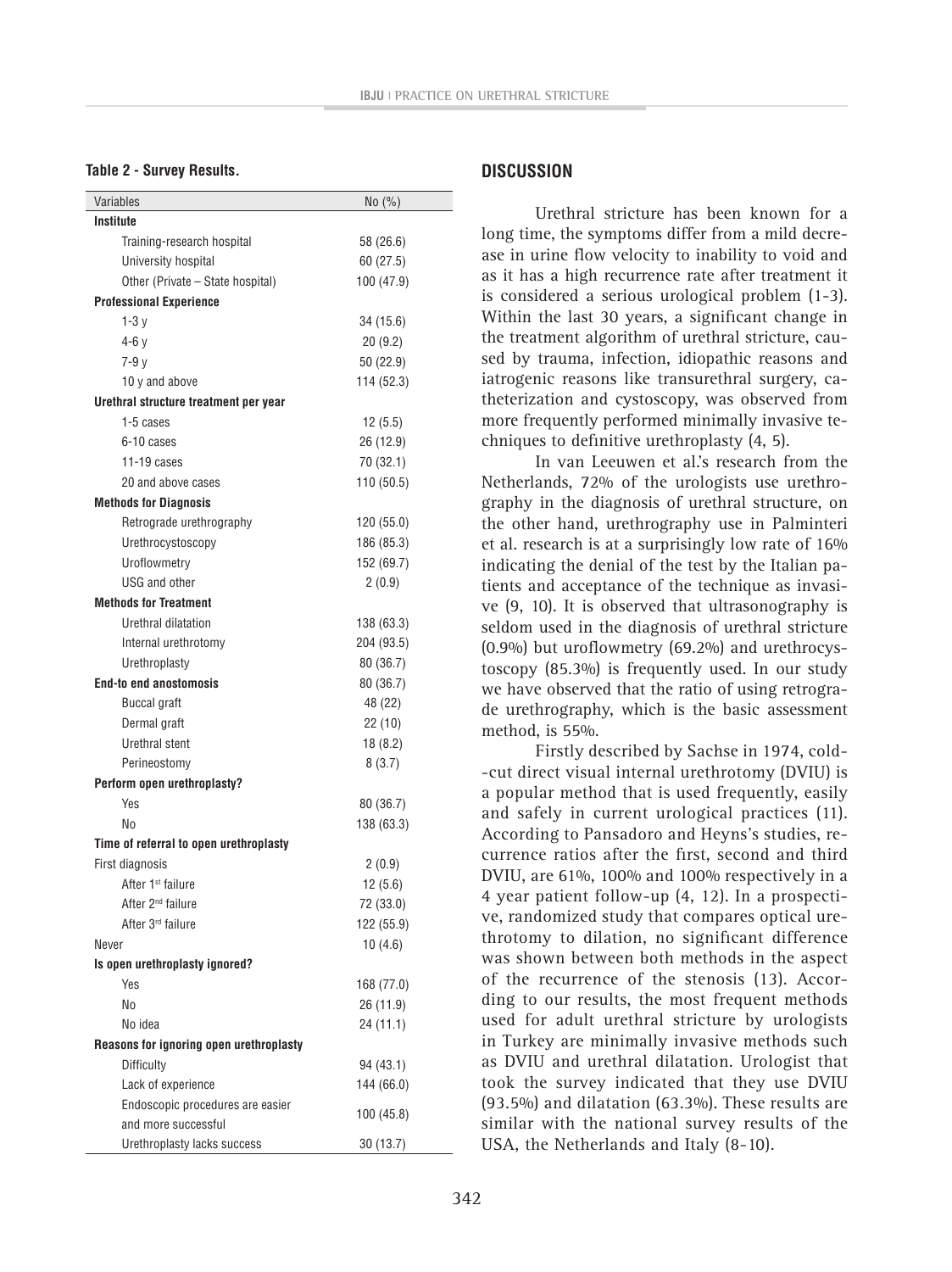|                            |                                | Training and<br>Research Hosp<br>No $(\% )$ | University<br>Hospital<br>No $(\% )$ | <b>Other Hospital</b><br>No $(\% )$ | P Value        |
|----------------------------|--------------------------------|---------------------------------------------|--------------------------------------|-------------------------------------|----------------|
|                            | Yes                            | 30(37.5)                                    | 34(42.5)                             | 16 (20.0)                           | $P_1:0.20$     |
| Doing urethroplasty or not |                                |                                             |                                      |                                     | $P_2:0.002$    |
|                            | N <sub>0</sub>                 | 28 (20.3)                                   | 22 (15.9)                            | 88 (63.8)                           | $P_3:0.001$    |
|                            | Optic internal<br>urethrotomy  | 56 (27.4)                                   | 54 (26.4)                            | 94 (46.0)                           | $P_1:0.32$     |
|                            |                                |                                             |                                      |                                     | $P_2:0.001$    |
|                            |                                |                                             |                                      |                                     | $P_{3}:0.001$  |
|                            | Dilatation                     | 30(21.7)                                    | 40 (28.9)                            | 68 (49.2)                           | $P_1:0.08$     |
| Procedure                  |                                |                                             |                                      |                                     | $P_2:0.001$    |
|                            |                                |                                             |                                      |                                     | $P_{3}:0.001$  |
|                            | Urethroplasty                  | 30(37.5)                                    | 34 (42.5)                            | 16(20.0)                            | $P_1:0.20$     |
|                            |                                |                                             |                                      |                                     | $P_2:0.002$    |
|                            |                                |                                             |                                      |                                     | $P_{3}:0.001$  |
|                            | End to end<br>anastomosis      | 28 (34.7)                                   | 33(41.3)                             | 19 (23.9)                           | $P_1:0.05$     |
|                            |                                |                                             |                                      |                                     | $P_2$ :0.018   |
|                            |                                |                                             |                                      |                                     | $P_3:0.001$    |
|                            | <b>Buccal mucosal</b><br>graft | 18 (37.5)                                   | 22(45.8)                             | 8(16.7)                             | $P_1:0.046$    |
| Methods for urethroplasty  |                                |                                             |                                      |                                     | $P_{2}:0.01$   |
|                            |                                |                                             |                                      |                                     | $P_{3}:0.001$  |
|                            | Dermal graft                   | 12 (54.5)                                   | 10(45.5)                             | 0(0.0)                              | $P_1:0.10$     |
|                            |                                |                                             |                                      |                                     | $P_{2}$ <0.001 |
|                            |                                |                                             |                                      |                                     | $P_{3}$ <0.001 |

#### **Table 3 - Procedures in urethral stricture treatment according to the institutions.**

**P<sub>1</sub>** = Training-research hospitals – University hospitals

**P2 =** Training-research hospitals – Other hospitals

**P3 =** University hospitals – Other hospitals

Our observations showed that 8.2% of urologists use urethral stents which is associated with restenosis and complications, and which fails to show long-term effects. Urethral stent usage is 1.3% in van Leeuwen's study, 12% in Palminteri's and 23.4% in Bullock's study (14, 15). The perineostomy implementation ratio is 3.7% and it shows similarity with the other survey results.

Open urethroplasty is the best and most definitive surgical technique in strictures in which minimally invasive techniques failed: cases with complete obstruction, long and multiple strictures and in serious spongiofibrosis. This technique which requires technical skills and good experience has a success rate of about 90-95% and a recurrence rate of 2-7% (16, 17). 36.7% of our survey participants perform open urethroplasty. In other studies this rate is about 29-42% (8-10). According to four different national survey studies, there are no serious differences in diagnosis and treatment of urethral stricture among urologists. When we compared the techniques used in open urethroplasty, we saw that end-to-end anastomosis was more frequently used than graft techniques. The reason for more frequent use of end-to-end anastomosis rather than graft techniques may be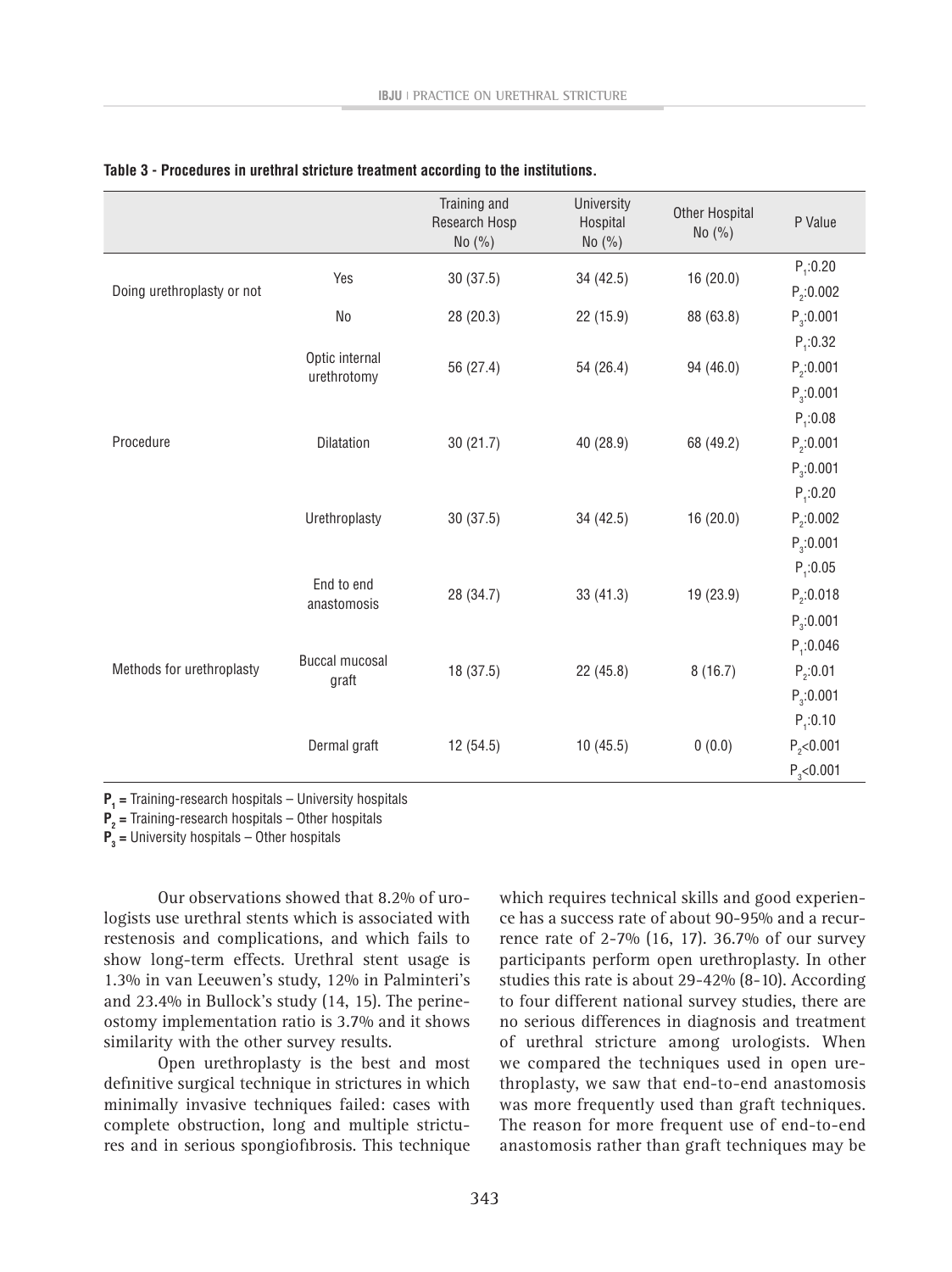not combining a complicated procedure which requires special surgical experience, special care and special instrumentation with another complicated procedure.

One of the interesting results of our study is the relationship between the institution the treating physician works for and the treatment techniques for urethral stricture. When we compared the use of open urethroplasty and minimally invasive techniques between university hospitals and training and research hospitals where academic urologists work, there was no significant difference. On the other hand, there was a significant difference between them when compared with urologists working in other hospitals. Another result of our study is that 77% of urologists ignored open urethroplasty and the main reason for this was a lack of experience (66%). For this reason, just as stated in the study of Bullock et al., due to financial worries and concerns minimally invasive procedures are performed more frequently than definitive urethroplasty (8).

Another interesting result of our study was that open urethroplasty is generally preferred after two to three unsuccessful DVIUs in urethral stricture. A rate of 0.9% in preferring open urethroplasty in the first diagnosis makes us think that primarily minimally invasive techniques are preferred in almost all urethral strictures. However, according to literature in this field, multiple dilatations and internal urethrotomy procedures lower the success rate of urethroplasty and affect the results negatively. Updated survey results show that urologists lead their patients to urethroplasty after the  $2<sup>nd</sup>$  and  $3<sup>rd</sup>$  failure (75% in the study of Bullock et al. and 88.9% in our study (8, 18, 19).

A relatively low number of participants and the preference of the urologists who attended the congress can be seen as the limitations of our research. Likewise, the usage of an invalid form has been another limitation for our research.

## **CONCLUSIONS**

Minimally invasive methods are the most frequently used procedures in the treatment of urethral stricture in Turkey as observed in the survey results. These methods became popular because they are easily applicable and show good results in short term, while on the other hand, in the long term, stricture relapse is the most important flaw. End-to-end anastomosis and urethroplasty with buccal graft is less frequently used. Open urethroplasty, which is a method demanding special surgical experience and is known as a time-consuming and challenging procedure, can be more frequently performed in the current urological practice with the help of theoretical education and practical courses given by specific centres and experienced authors.

# **CONFLICT OF INTEREST**

None declared.

# **REFERENCES**

- 1. Mundy AR, Andrich DE. Urethral strictures. BJU Int. 2011;107:6-26.
- 2. Chiou RK, Matamoros A, Anderson JC, Taylor RJ. Changing concepts of urethral stricture management. I: Assessment of urethral stricture disease. Nebr Med J. 1996;81:282-6.
- 3. Andrich DE, Mundy AR. What is the best technique for urethroplasty? Eur Urol. 2008;54:1031-41.
- 4. Pansadoro V, Emiliozzi P. Internal urethrotomy in the management of anterior urethral strictures: long-term followup. J Urol. 1996;156:73-5.
- 5. Chiou RK, Taylor RJ. Changing concepts of urethral stricture management. II: Selection of treatment options. Nebr Med J. 1996;81:287-91.
- 6. Heyns CF, Steenkamp JW, De Kock ML, Whitaker P. Treatment of male urethral strictures: is repeated dilation or internal urethrotomy useful? J Urol. 1998;160:356-8.
- 7. Datta B, Rao MP, Acharya RL, Goel N, Saxena V, Trivedi S, et al. Dorsal onlay buccal mucosal graft urethroplasty in long anterior urethral stricture. Int Braz J Urol. 2007;33:181-6.
- 8. Bullock TL, Brandes SB. Adult anterior urethral strictures: a national practice patterns survey of board certified urologists in the United States. J Urol. 2007;177:685-90.
- 9. van Leeuwen MA, Brandenburg JJ, Kok ET, Vijverberg PL, Bosch JL. Management of adult anterior urethral stricture disease: nationwide survey among urologists in the Netherlands. Eur Urol. 2011;60:159-66.
- 10. Palminteri E, Maruccia S, Berdondini E, Di Pierro GB, Sedigh O, Rocco F. Male urethral strictures: a national survey among urologists in Italy. Urology. 2014;83:477-84.
- 11. Sachse H. Treatment of urethral stricture: transurethral slit in view using sharp section. Fortschr Med. 1974;92:12-5.